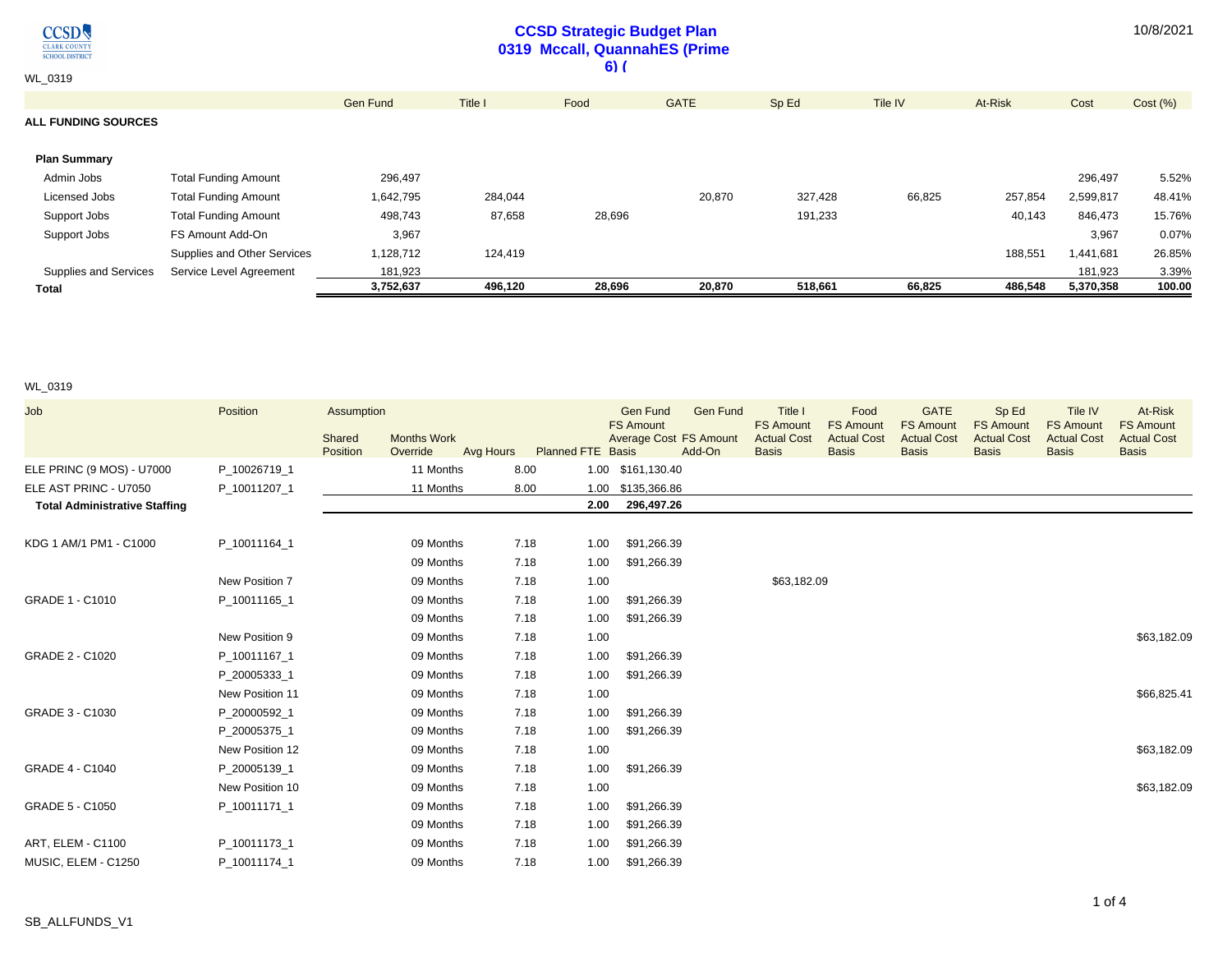**CCSD** CLARK COUNTY

# **CCSD Strategic Budget Plan 0319 Mccall, QuannahES (Prime 6) (**

10/8/2021

| WL_0319                        |                 |            |                    |           |                          |                                            |                 |                                        |                                        |                                        |                                        |                                        |                                        |
|--------------------------------|-----------------|------------|--------------------|-----------|--------------------------|--------------------------------------------|-----------------|----------------------------------------|----------------------------------------|----------------------------------------|----------------------------------------|----------------------------------------|----------------------------------------|
| Job                            | Position        | Assumption |                    |           |                          | Gen Fund                                   | <b>Gen Fund</b> | Title I                                | Food                                   | <b>GATE</b>                            | Sp Ed                                  | Tile IV                                | At-Risk                                |
|                                |                 | Shared     | <b>Months Work</b> |           |                          | <b>FS Amount</b><br>Average Cost FS Amount |                 | <b>FS Amount</b><br><b>Actual Cost</b> | <b>FS Amount</b><br><b>Actual Cost</b> | <b>FS Amount</b><br><b>Actual Cost</b> | <b>FS Amount</b><br><b>Actual Cost</b> | <b>FS Amount</b><br><b>Actual Cost</b> | <b>FS Amount</b><br><b>Actual Cost</b> |
|                                |                 | Position   | Override           | Avg Hours | <b>Planned FTE Basis</b> |                                            | Add-On          | <b>Basis</b>                           | <b>Basis</b>                           | <b>Basis</b>                           | <b>Basis</b>                           | <b>Basis</b>                           | <b>Basis</b>                           |
| PHYSICAL ED - C1260            | P_10011175_1    |            | 09 Months          | 7.18      | 1.00                     | \$91,266.39                                |                 |                                        |                                        |                                        |                                        |                                        |                                        |
| TITLE 1, PRE KDG - C1300       | P_20003089_1    |            | 09 Months          | 7.18      | 1.00                     |                                            |                 | \$83,222.98                            |                                        |                                        |                                        |                                        |                                        |
|                                |                 |            | 09 Months          | 7.18      | 1.00                     |                                            |                 | \$65,006.39                            |                                        |                                        |                                        |                                        |                                        |
| HUMANITIES, ELEM - C1400       | P_10011177_1    |            | 09 Months          | 7.18      | 1.00                     | \$91,266.39                                |                 |                                        |                                        |                                        |                                        |                                        |                                        |
| EAR CHLDHD SP ED - C6030       | P_20003056_1    |            | 09 Months          | 7.18      | 1.00                     |                                            |                 |                                        |                                        |                                        | \$85,045.96                            |                                        |                                        |
| ECSE AUTISM-KIDS - C6031       | P_10011178_1    |            | 09 Months          | 7.18      | 1.00                     |                                            |                 |                                        |                                        |                                        | \$74,114.68                            |                                        |                                        |
| AUTISM IMPAIRED - C6040        | P_10011179_1    |            | 09 Months          | 7.18      | 1.00                     |                                            |                 |                                        |                                        |                                        | \$86,866.30                            |                                        |                                        |
| GEN RR ELEM - C6050            | P_10011180_1    |            | 09 Months          | 7.18      | 1.00                     |                                            |                 |                                        |                                        |                                        | \$81,401.32                            |                                        |                                        |
| GATE ELEM - C6130              | P_10011441_1    |            | 09 Months          | 7.18      | 0.20                     |                                            |                 |                                        |                                        | \$20,870.48                            |                                        |                                        |                                        |
| COUNSELOR/ELE - C8000          | P_10011181_1    |            | 09 Months          | 7.18      | 1.00                     | \$91,266.39                                |                 |                                        |                                        |                                        |                                        |                                        |                                        |
| K-12 LIBRARY - C8040           | P_20010628_1    |            | 09 Months          | 7.18      | 1.00                     | \$91,266.39                                |                 |                                        |                                        |                                        |                                        |                                        |                                        |
| SOCIAL WORKER - C8080          | P_10011182_1    |            | 09 Months          | 7.18      | 1.00                     |                                            |                 |                                        |                                        |                                        |                                        | \$66,825.41                            |                                        |
| LEARN STRAT, ELEM - C8111      | New Position 17 |            |                    |           | 1.00                     | \$91,266.39                                |                 |                                        |                                        |                                        |                                        |                                        |                                        |
| LRN STRT TTL1 ELE - C8114      | New Position 15 |            | 09 Months          | 7.18      | 1.00                     |                                            |                 | \$72,632.39                            |                                        |                                        |                                        |                                        | \$1,482.29                             |
| <b>Total Licensed Staffing</b> |                 |            |                    |           | 31.20                    |                                            |                 | \$1,642,795.02 \$284,043.85            |                                        |                                        | \$20,870.48 \$327,428.26               |                                        | \$66,825.41 \$257,853.97               |
|                                |                 |            |                    |           |                          |                                            |                 |                                        |                                        |                                        |                                        |                                        |                                        |
| FRST AID/SFTY AST - N0090      | P_10011186_1    |            | 09 Months          | 7.00      | 0.65                     | \$37,796.35                                |                 |                                        |                                        |                                        |                                        |                                        |                                        |
| TI LIB ASST IV - N0109         | P_10011187_1    |            | 09 Months          | 2.50      | 0.23                     | \$14,399.26                                |                 |                                        |                                        |                                        |                                        |                                        |                                        |
|                                | P_10011188_1    |            | 09 Months          | 4.00      | 0.37                     | \$23,038.82                                |                 |                                        |                                        |                                        |                                        |                                        |                                        |
| ELEM SCHOOL CLERK - N0143      | P_10011189_1    |            | 11 Months          | 8.00      | 0.91                     | \$57,658.61                                |                 |                                        |                                        |                                        |                                        |                                        |                                        |
| TI SP PROG TA III - N0158      | P_10011190_1    |            | 09 Months          | 7.00      | 0.65                     |                                            |                 |                                        |                                        |                                        | \$40,143.45                            |                                        |                                        |
|                                |                 |            | 09 Months          | 7.00      | 0.65                     |                                            |                 |                                        |                                        |                                        | \$37,145.20                            |                                        |                                        |
|                                |                 |            | 09 Months          | 7.00      | 0.65                     |                                            |                 |                                        |                                        |                                        | \$35,753.16                            |                                        |                                        |
| TI SP PROG TA IV - N0159       | P_10011191_1    |            | 09 Months          | 7.00      | 0.65                     |                                            |                 |                                        |                                        |                                        | \$45,229.76                            |                                        |                                        |
| TI TCH/FAM ASTIII - N0188      | P_20003409_1    |            | 09 Months          | 7.00      | 0.65                     |                                            |                 | \$38,626.48                            |                                        |                                        |                                        |                                        |                                        |
| TI TCH/FAM AST IV - N0189      | P_20003378_1    |            | 09 Months          | 7.00      | 0.65                     |                                            |                 | \$49,031.11                            |                                        |                                        |                                        |                                        |                                        |
| TI INS ASST III - N0198        | P_10011196_1    |            | 09 Months          | 6.00      | 0.55                     |                                            | \$3,967.00      |                                        |                                        |                                        | \$32,961.42                            |                                        |                                        |
|                                | P_10011197_1    |            | 09 Months          | 7.00      | 0.65                     | \$37,365.99                                |                 |                                        |                                        |                                        |                                        |                                        |                                        |
|                                | P_10011198_1    |            | 09 Months          | 7.00      | 0.65                     |                                            |                 |                                        |                                        |                                        |                                        |                                        | \$40,143.45                            |
|                                | New Position 14 |            | 09 Months          | 6.00      | 0.55                     | \$32,878.71                                |                 |                                        |                                        |                                        |                                        |                                        |                                        |
| SCH OFFICE MANAGE - N0310      | P_10011201_1    |            | 11 Months          | 8.00      | 0.91                     | \$70,998.01                                |                 |                                        |                                        |                                        |                                        |                                        |                                        |
| COMPUTER TECH I - N1555        | P_20004167_1    |            | 10 Months          | 4.00      | 0.42                     | \$28,028.91                                |                 |                                        |                                        |                                        |                                        |                                        |                                        |
| CAMPUS SEC MONITR - N4170      | P_10011202_1    |            | 09 Months          | 0.50      | 0.05                     | \$2,249.25                                 |                 |                                        |                                        |                                        |                                        |                                        |                                        |
|                                | P_10011203_1    |            | 09 Months          | 7.00      | 0.65                     | \$39,348.29                                |                 |                                        |                                        |                                        |                                        |                                        |                                        |
| SR FS WKR FLOATER - N5040      | P_20009912_1    |            | 09 Months          | 5.50      | 0.51                     |                                            |                 |                                        | \$28,696.06                            |                                        |                                        |                                        |                                        |
| CUSTODIAN - N8040              | P_10011205_1    |            | 12 Months          | 8.00      | 1.00                     | \$52,915.94                                |                 |                                        |                                        |                                        |                                        |                                        |                                        |
|                                | P_20000595_1    |            | 12 Months          | 5.00      | 0.63                     | \$36,019.50                                |                 |                                        |                                        |                                        |                                        |                                        |                                        |
| <b>HD CUST I - N8110</b>       | P_10011206_1    |            | 12 Months          | 8.00      | 1.00                     | \$66,045.48                                |                 |                                        |                                        |                                        |                                        |                                        |                                        |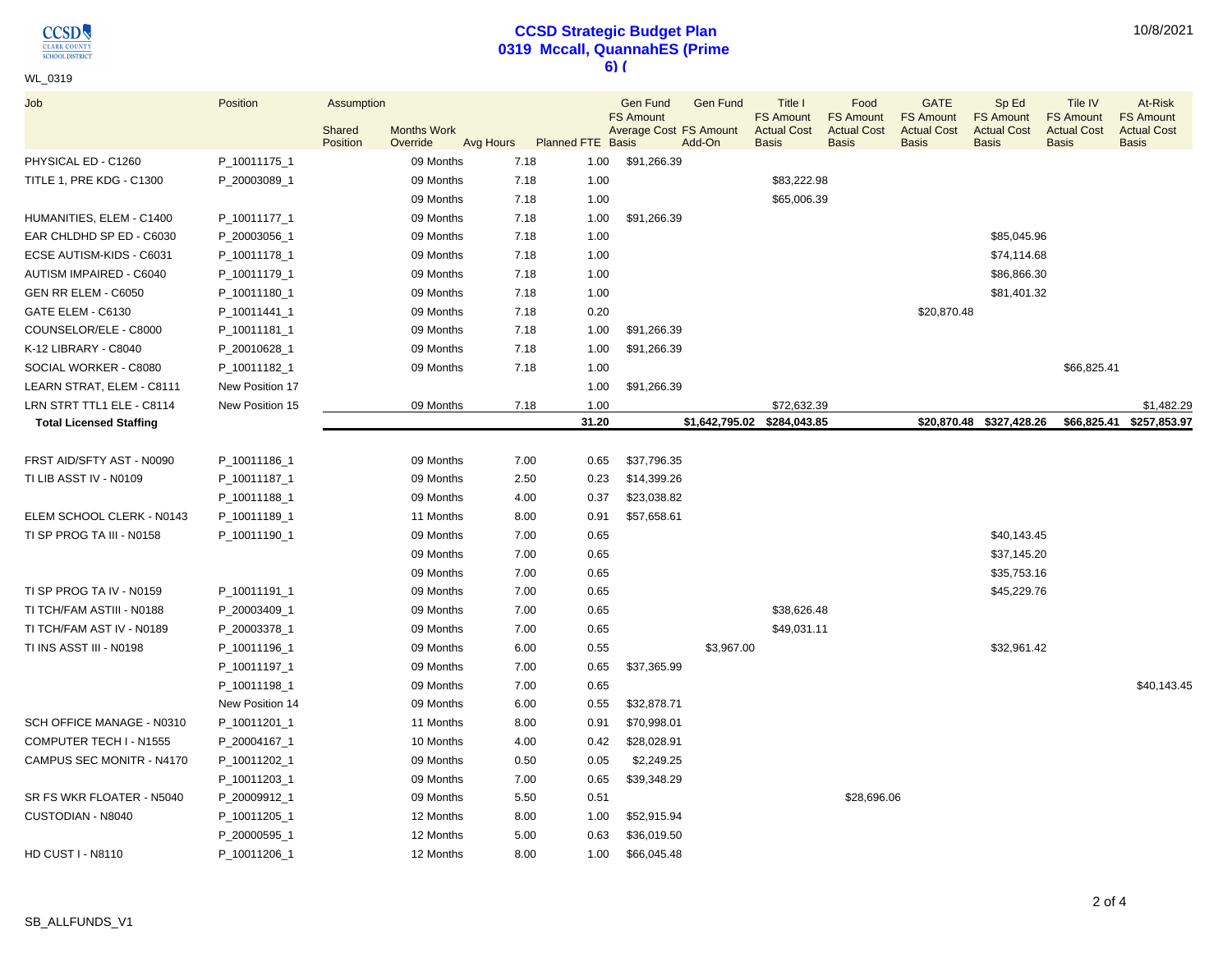**CCSD** CLARK COUNTY

# **CCSD Strategic Budget Plan 0319 Mccall, QuannahES (Prime 6) (**

10/8/2021

| <b>Total Support Staffing</b> |          |            |                    |           | 13.61 \$498.743.12       | \$3.967.00                    | \$87.657.59        | \$28,696.06        |                    | \$191.232.99       |                    | \$40.143.45                |
|-------------------------------|----------|------------|--------------------|-----------|--------------------------|-------------------------------|--------------------|--------------------|--------------------|--------------------|--------------------|----------------------------|
|                               |          | Position   | Override           | Avg Hours | <b>Planned FTE Basis</b> | Add-On                        | <b>Basis</b>       | <b>Basis</b>       | <b>Basis</b>       | <b>Basis</b>       | <b>Basis</b>       | <b>Basis</b>               |
|                               |          | Shared     | <b>Months Work</b> |           |                          | <b>Average Cost FS Amount</b> | <b>Actual Cost</b> | <b>Actual Cost</b> | <b>Actual Cost</b> | <b>Actual Cost</b> | <b>Actual Cost</b> | <b>Actual Cost</b>         |
|                               |          |            |                    |           | <b>FS Amount</b>         |                               | <b>FS Amount</b>   | <b>FS Amount</b>   | <b>FS Amount</b>   | <b>FS Amount</b>   |                    | <b>FS Amount FS Amount</b> |
| <b>Job</b>                    | Position | Assumption |                    |           | <b>Gen Fund</b>          | <b>Gen Fund</b>               | <b>Title</b>       | Food               | <b>GATE</b>        | Sp Ed              | Tile IV            | At-Risk                    |
|                               |          |            |                    |           |                          |                               |                    |                    |                    |                    |                    |                            |
| WL 0319                       |          |            |                    |           | .                        |                               |                    |                    |                    |                    |                    |                            |

### WL\_0319

| <b>Job</b>                    | <b>Position</b> | Days of Add-<br>On Hours | <b>Add-On Hours Extra Hours</b> | Days of Extra<br><b>Hours</b> | Add-On Note | <b>Extra Note</b>         | <b>FS Amount</b><br>Add-On |
|-------------------------------|-----------------|--------------------------|---------------------------------|-------------------------------|-------------|---------------------------|----------------------------|
| <b>Add-On and Extra</b>       |                 |                          |                                 |                               |             |                           | <b>GEN FUND</b>            |
| TI INS ASST III - N0198       | P 10011196 1    | 183                      |                                 |                               |             | I additional hour per day | 3,967                      |
| <b>Total Add-On and Extra</b> |                 | 183                      |                                 |                               |             | 89.454                    | 3,967                      |

### WL\_0319

| <b>Account Description</b>                | <b>Budget</b><br>Gen Fund   | <b>Budget</b><br>Title I | <b>Budget</b><br>At-Risk | (% )    |
|-------------------------------------------|-----------------------------|--------------------------|--------------------------|---------|
| <b>Supplies and Other Services</b>        |                             |                          |                          |         |
| 5116540000 Extra Duty Licensed            | \$25,000.00                 |                          | \$58,000.00              | 5.76%   |
| 5116810000 Preparation Periods            | \$100,000.00                |                          | \$35,000.00              | 9.36%   |
| 5118259000 Extra Duty Administrator       |                             |                          | \$8,000.00               | 0.55%   |
| 5330000000 Employee Training              | \$50,000.00                 |                          |                          | 3.47%   |
| 5430000000 Repairs and Maintenance        | \$50,000.00                 |                          |                          | 3.47%   |
| 5531000001 Postage                        | \$1,000.00                  |                          |                          | 0.07%   |
| 5610000000 General Supplies               | \$662,711.98                | \$124,418.56             | \$30,550.58              | 56.72%  |
| 5610700000 Custodial Supplies             | \$50,000.00                 |                          |                          | 3.47%   |
| 5642000000 Library Books                  | \$20,000.00                 |                          |                          | 1.39%   |
| 5650000000 Technology Supplies            | \$100,000.00                |                          | \$25,000.00              | 8.67%   |
| 5653000000 Web Based & Similar Programs - | \$20,000.00                 |                          | \$32,000.00              | 3.61%   |
| 5681000000 Items of Value                 | \$50,000.00                 |                          |                          | 3.47%   |
| <b>Total Supplies and Other Services</b>  | \$1,128,711.98 \$124,418.56 |                          | \$188,550.58             | 100.00% |
| WL 0319 FY22                              |                             |                          |                          |         |
| <b>Item Description</b>                   | <b>Gen Fund</b>             |                          |                          |         |
| <b>SLA Breakdown</b>                      |                             |                          |                          |         |